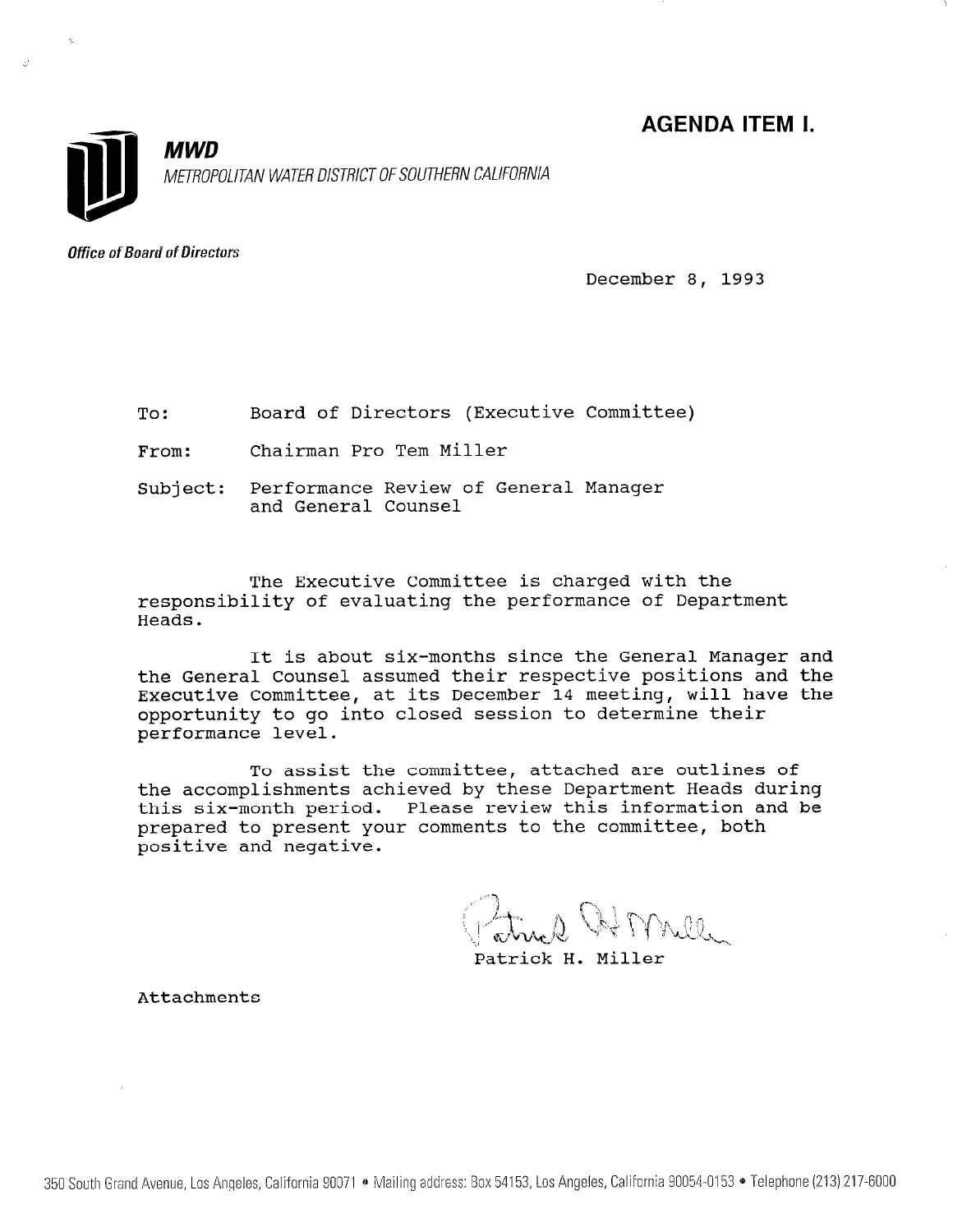## JOHN R. WODRASKA 6-MONTH PERFORMANCE

Hired: May 12,1993 Officially Started: July 6, 1993

 $\hat{\phi}$ 

## **INITIAL SIX-POINT PLAN** STATUS

- 1. Meetings (12) with all MWD employees First Round Completed-Another at various field sites scheduled early 1994
- 2. Meetings with Member Agencies Ongoing
- 3. Senior Staff Workshop Completed
- 4. Meeting with State Executives and Legislative Branch Leaders Completed
- 5. Meeting with Credit Rating Agencies
- 6. Editorial Briefings Scheduled for 12/93

Completed: Obtained AA & AAA ratings; conducted system-wide tour for S&P and Moody's

## FIRST SIX-MONTH MANAGEMENT OBJECTIVES

- 1. Revise human resources functions at MWD
- 2. Complete Headquarters Building selection process
- 3. Revise rate structure/cost containment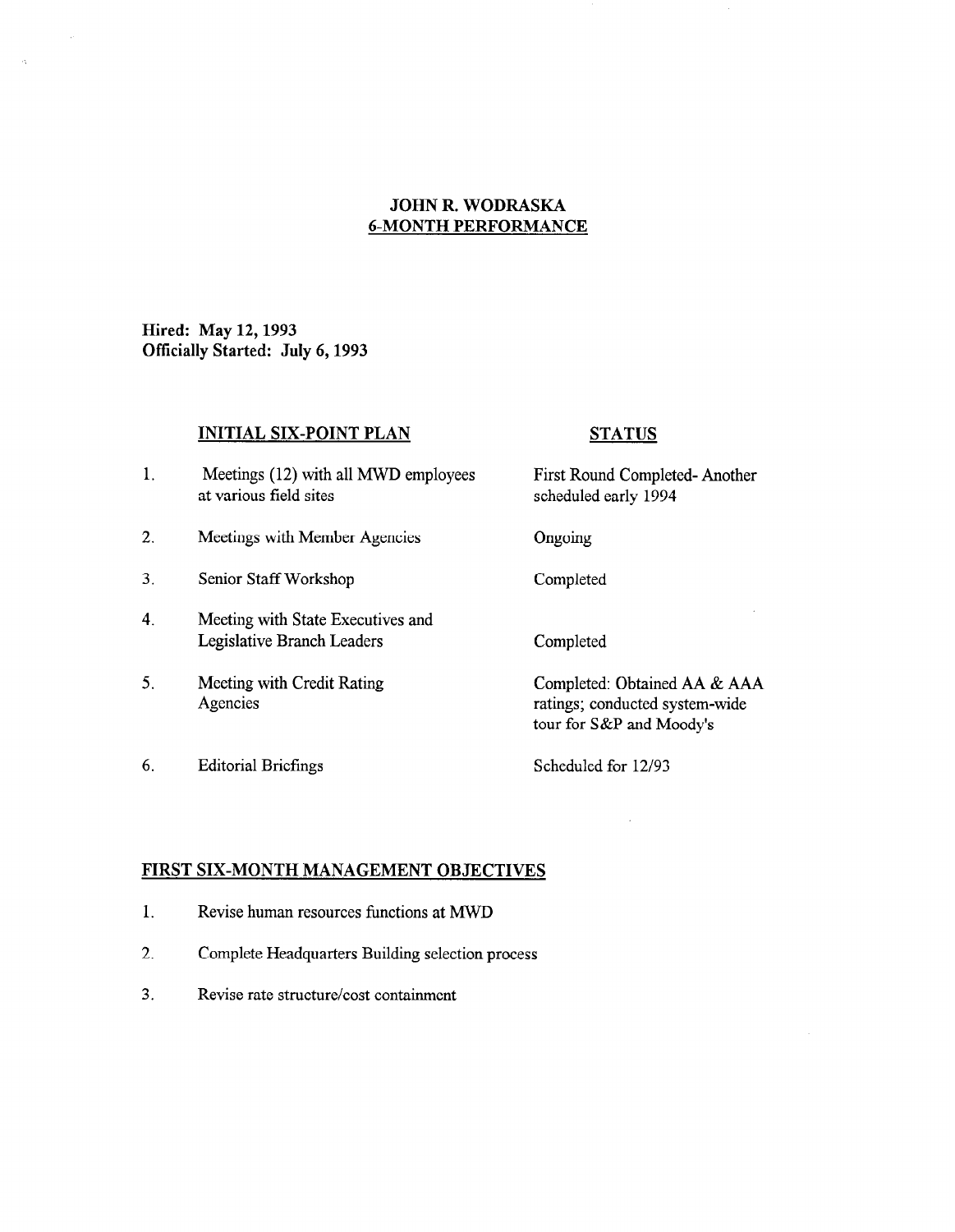## 1. HUMAN RESOURCES

a. Labor Negotiations Accomplishments--Four bargaining units had combined to form "Coalition" demanding benefits, closed shop, binding arbitration, etc. Prospects in July for resolution were bleak.

Strategy developed and communicated with Directors; ratified contracts with four bargaining units. Final parameters within Board guidelines and formed the basis for a long-term (morale-boosting)relationship with bargaining units.

b. Personnel Division and Human Resources Function Accomplishments: Personnel Director terminated and replacement hired; numerous meetings with legislators, business leaders, and staff regarding Affirmative Action and MBE/WBE Program; implemented Board's MBE goal in all RFP's and construction advertising as of December 1993; Team Building Meeting with Senior Staff; development of shared core values for MWD; aggressively manage future nepotism challenges; instituted diversity in hiring panels; instituted fairness program for discipline and grievance panels; initiated District-wide diversity program.

Future Plans: Develop pay-for-performance system; revise classification and evaluation systems; create model MBEWBE Program; eliminate attrition problem within minority workforce.

## 2. HEADQUARTERS BUILDING

a. Manage existing space issues: Negotiate new lease for II Cal Plaza, consolidating Operations and Personnel Divisions; directing strategy with General Counsel on existing lawsuits to minimize exposure; work with L.A. to utilize existing Sunset Building; tone down and manage existing II Cal Plaza space; create cafeteria and "MWD space" at II Cal Plaza.

b. Develop Alternatives for New Headquarters--Sunset; Times-Mirror; Catellus (Union Station), South Park; Met Structures and La Verne. Numerous meetings with staff, consultant, Board of Directors, and community leaders; cost reduction from +\$180,000,000 to  $\pm$ \$100,000,000.

## 3. RATE STRUCTURE AND COST CONTAINMENT

a. Rate Structure Accomplishments--Working with Member Agencies and Board of Directors, developed a fundamental change to MWD rates which will provide stability and integrity to MWD financial structure. Major components include RTS and CAC. Reduced annual rate/charge increase from 18 - 20% annually down to 6 - 6-l/2% annually.

Future Plans: Ag water rate; seasonal storage program; review Local Projects Program.

b. Cost Containment--Reduction in FY 1993-94 revenue requirements by \$80 million; reduction in FY 1994-95 requirements by \$51 million; review of contracting and elimination of 147 consultant contracts with prospective savings of \$3.4 million; review of temporary positions and eliminating 50 positions; preliminary review of Capital Improvement Program and first-cut reduction or deferral of \$1,000,000,000; increase investment return by 50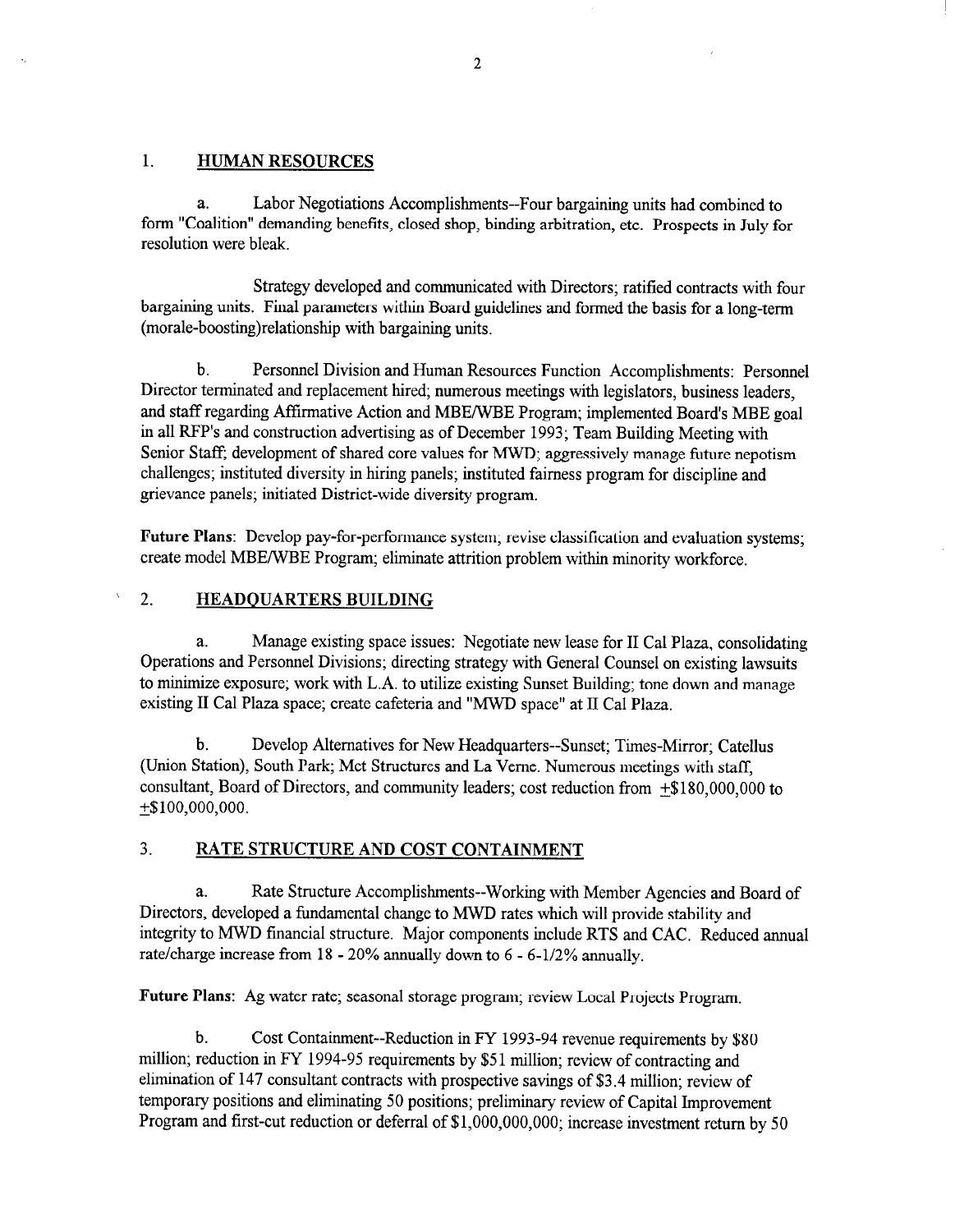basis points; bond sale refundings (G.O. and Rev. Bonds) created prospective savings of \$11.3 million; 10% reduction in cellular phone usage; implemented District's first "Just-in-time" supplies contracts to reduce inventory handling and warehousing; implemented sludge marketing program to save \$0.5 to \$1.0 million each year.

Future Review Plans: Contracting and procurement; employee costs and benefits; investment policy and strategy; State Water Project; finance All-American Canal with tax-exempt bonds; finance option portion of water transfers; optimum scheduling of land fallowing; continuing IRP review; overtime usage; early retirement plan; schedules for additional temporary reduction; valueengineering; re-engineer materials handling and warehousing; business case analysis of fleet ownership and maintenance; security contracts and budget; and evaluate outsourcing (and insourcing) opportunities.

## OTHER ACCOMPLISHMENTS:

- Strategic Plan  $\Omega$
- Resolved Garvey Reservoir community and legal issues;  $\Omega$ design is preceding
- Resolved San Joaquin Reservoir community and legal issues;  $\mathbf{o}$ design is preceding
- IRP policy issues resolved at American Assembly in  $\mathbf{o}$ San Pedro
- EIR and environmental permits completed on San Diego  $\mathbf{o}$ Pipeline No. 6 and Inland Feeder; Board approved design appropriations
- $\mathbf{o}$ Initiated design of ozone facilities in coordination with member agency review
- $\mathbf{o}$ Completed design work on Phase 1 business systems; re-engineering of work and system building is under way
- $\Omega$ Implemented 3-year budget under new format

## OTHER ACTIVITIES:

Blue Ribbon Committee Numerous external water associations (list) Peer Review Report of Engineering and Operations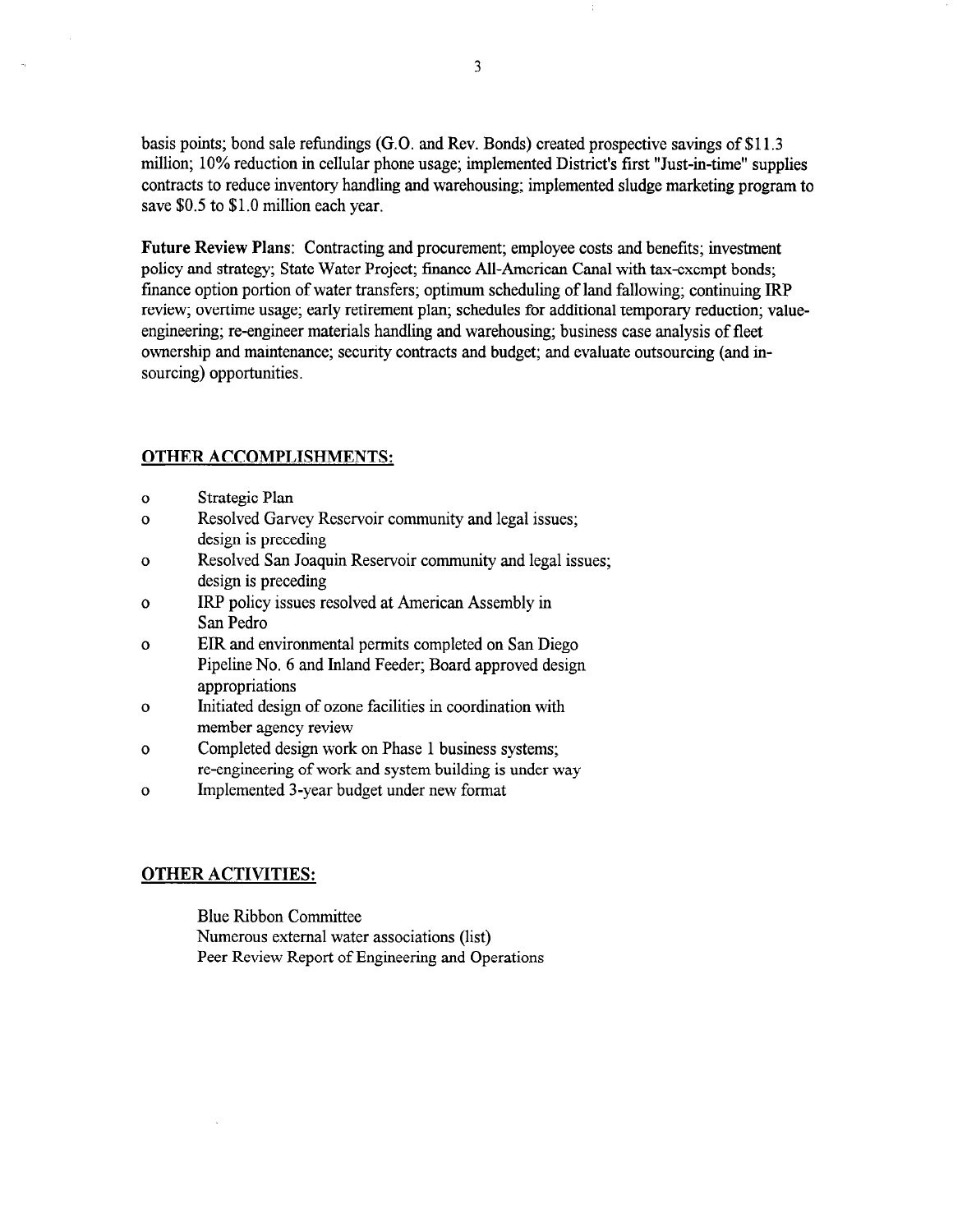# NEXT 6 MONTHS:

 $\langle \theta_{\rm{r}} \rangle = 1$ 

 $\sim 10^6$ 

 $\sim$   $\sim$ 

Organizational Structure/Staffing Bay/Delta Colorado River Budget Management Strategic Plan/IRP--Groundwater Rates: Seasonal Storage, Ag Rates, Local Projects Program Legislative Strategy--State and National Headquarters Building

L.

 $\bar{1}$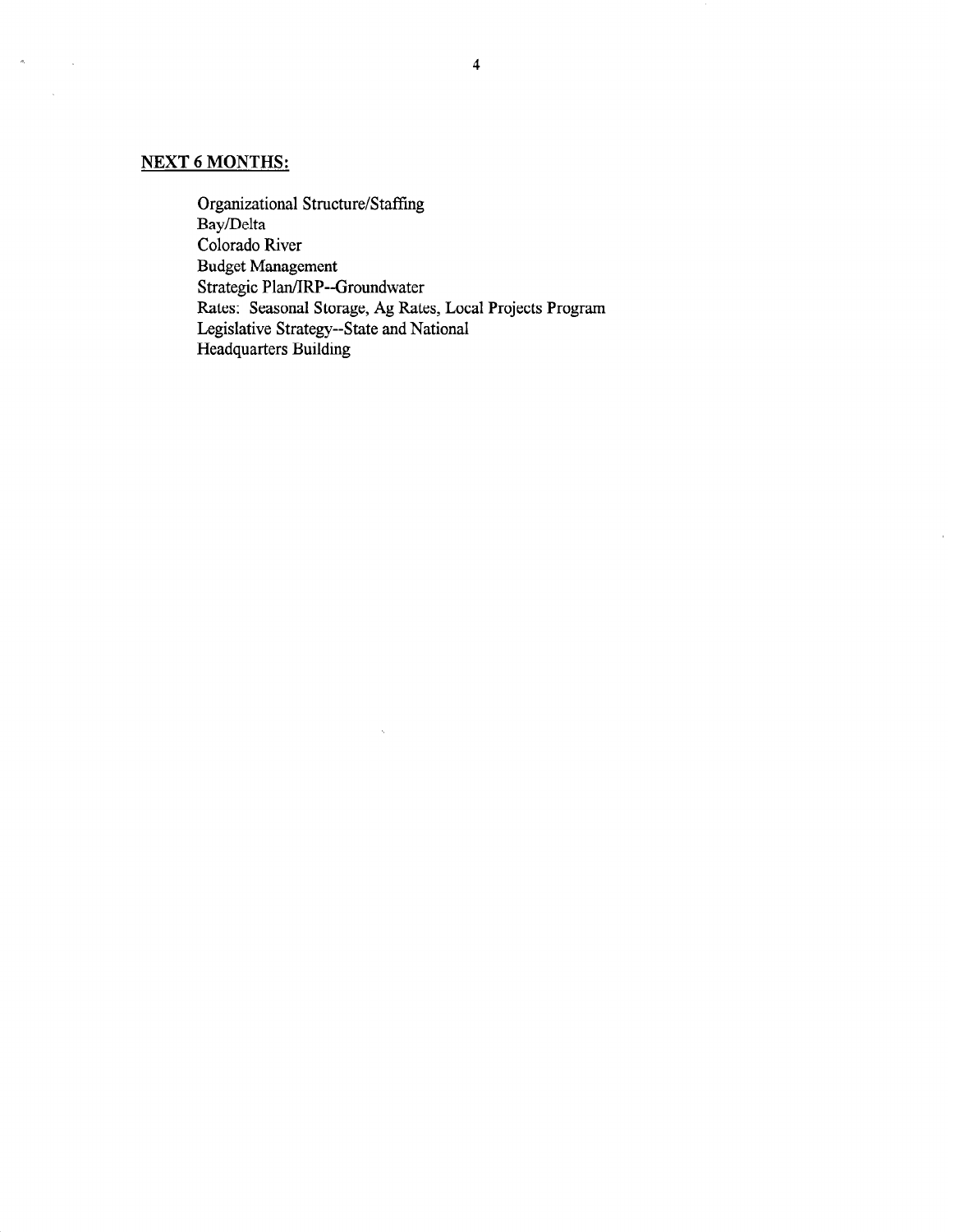

December 6, 1993

 $T$ o: Chairman Pro Tem of the Board

From: General Counsel

 $\omega_{\rm c}$  ,  $\tau$ 

Subject: General Counsel Accomplishments

The following are my accomplishments since being appointed General Counsel late last April.

Completed:

1. Established an orderly process for the handling of legal matters relating to the Headquarters Leasing Litigation and Permanent Site Selection.

2. Settled the Garvey Reservoir Litigation.

3. Assisted in obtaining the approval of the San Joaquin Reservoir Environmental Impact Report to cover the reservoir. No litigation has been filed challenging this action.

4. Assisted in obtaining the approval (without challenge) of the Final Environmental Impact Reports on the Inland Feeder and San Diego Pipeline Six Projects.

5. Instituted a program of hiring minority summer law clerks.

6. Held the initial dinner meeting of Metropolitan and Member Agency Legal Counsel.

7. Held a Planning Conference for all members of the Legal Department.

8. Initiated a program of meeting with or attending member agency meetings as appropriate.